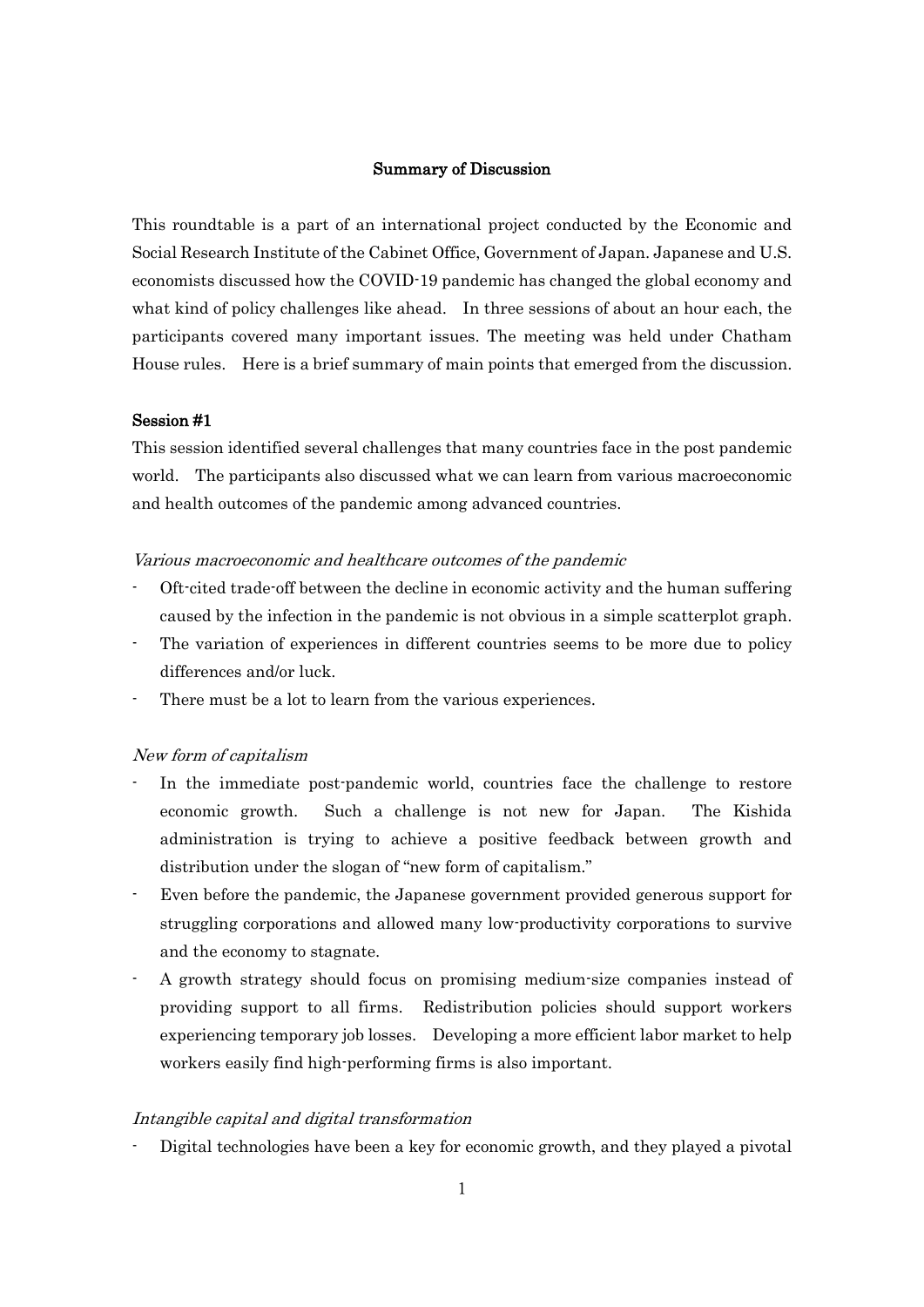role in mitigating the impact of the pandemic by enabling work from home (WFH).

- WFH is positively associated with intangible capital investment. High value-added industries that had high levels of intangible capital benefited more from the use of WFH.
- We can observe an interesting difference in the impacts of intangible investments between Japan and the US. In the U.S., accumulation of intangible assets at very successful firms seems to have led to higher industrial concentration. In Japan, the lack of investment in intangible capital limited productivity growth before the pandemic.

# Global supply chains

- During the pandemic, governments interfered with global supply chains by restricting exports of key medical equipment and ended up exacerbating supply shortages, although fear of retaliation often prevented further restrictions.
- After the pandemic, the composition of demand changed sharply and created serious strains. For example, small changes at the retail level ended up generating progressively larger changes as we move up the supply chains (the so-called bullwhip effect).
- In the post-pandemic world, countries will try to address the vulnerabilities of supply chains by planning to stockpile key materials, for example. But, it is unrealistic to think that countries will be able to stockpile all the key materials necessary to deal with the next pandemic. Pandemics present a global problem, and can be better mitigated with global solutions, such as forming an international consortium to deal with them.

### Green transformation

- Green transformation, like digitalization, is an important prerequisite for the postpandemic society. In order to encourage people to change their attitudes and behaviors, the presentation of explicit indicators and the introduction of carbonpricing for corporate decision-making processes will contribute to the further progress of greening.
- Green initiatives will trigger demand, production, and further investment, which will serve as a catalyst for the virtuous cycle of the economy, but at the same time, we need to pay attention to negative impacts on the supply side, such as the transition costs of adjusting to the new equilibrium.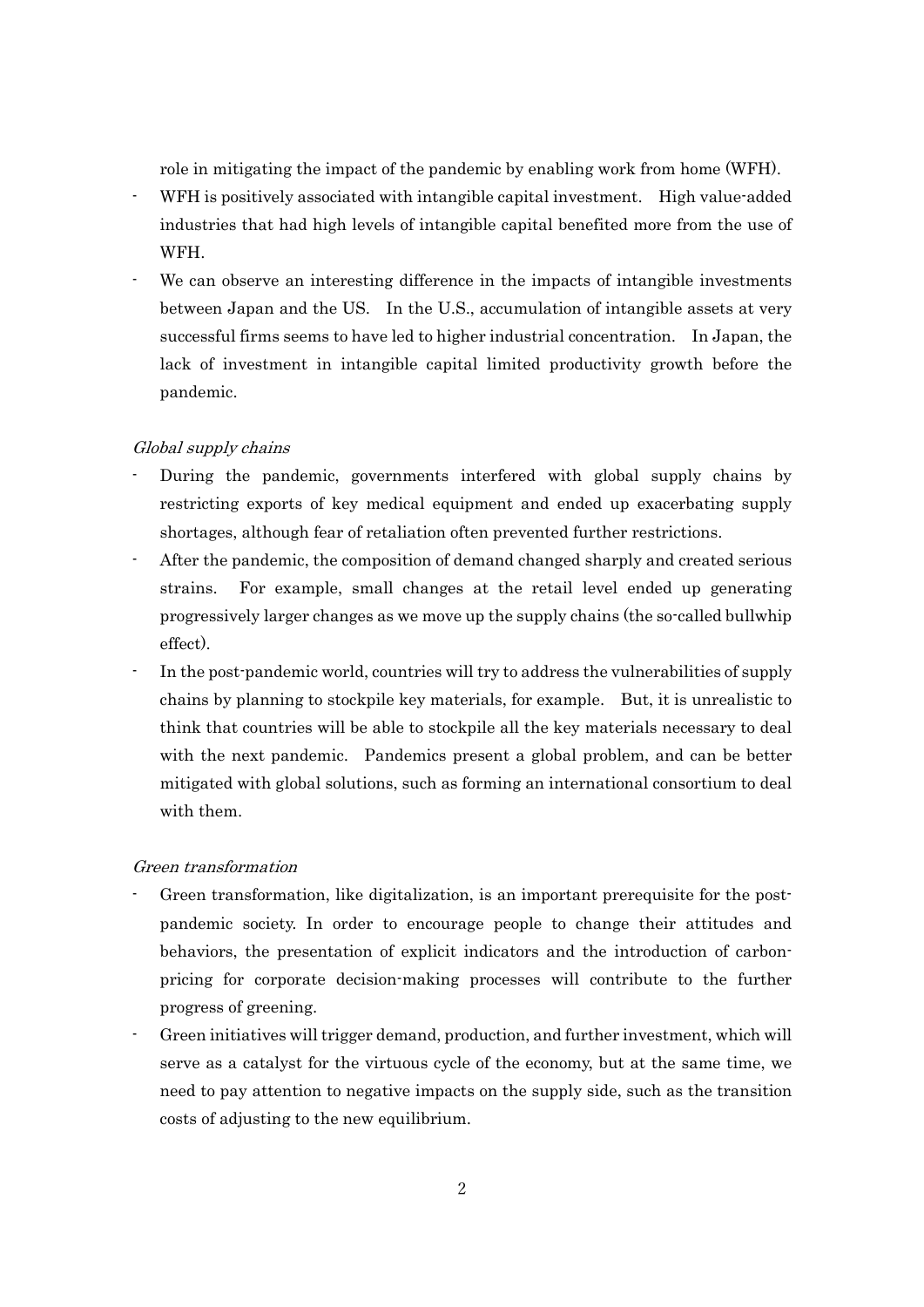## Session #2

The second session covered issues related to the social safety net, labor market and work arrangements, and health outcomes and policies. Participants offered several lessons from the pandemic experience and predictions about the future.

### Working from Home

- The pandemic has witnessed a strong shift to work-from-home (WFH) arrangements.
- WFH arrangements are popular among workers and may have increased productivity, due to a reduction in commuting costs and other work-related expenditures.
- WFH arrangements also appear to have had some positive effects on health, through reduced exposure to air pollutants and infectious diseases other than Covid-19.
- The large shift to WFH has likely shifted the long-run, post-pandemic equilibrium regarding work arrangements, now that forced experimentation has proved successful and will likely reduce any stigma or career disadvantages associated with working remotely.
- WFH has had uneven penetration across industries and jobs, according to the potential flexibility of work arrangements and the need for in-person interactions with co-workers and customers.
- This uneven penetration of WFH has potentially adverse consequences with respect to social inequality, as those in higher-skill/higher-income jobs have been better able to shift to WFH, and hence suffered less, in terms of employment and income, from the pandemic. This strengthens the need for policies that may aid in the broader adoption of WFH, including better broadband access and childcare arrangements.
- The Covid-19 recession and associated employment decline hit women harder than earlier recessions, because of the different industrial composition of affected industries (e.g., a stronger decline in services relative to manufacturing) and because of the increased needs to care for dependent children and elderly family members. However, U.S. survey evidence suggests a significant share of increased family responsibilities have been assumed by men.

# Dealing with Employment Shocks

- A key issue that countries confronted during the pandemic was how to limit the lasting effects of a large, potentially short-term negative employment shock. Two alternative strategies arose: subsidizing firms to retain employees (even if not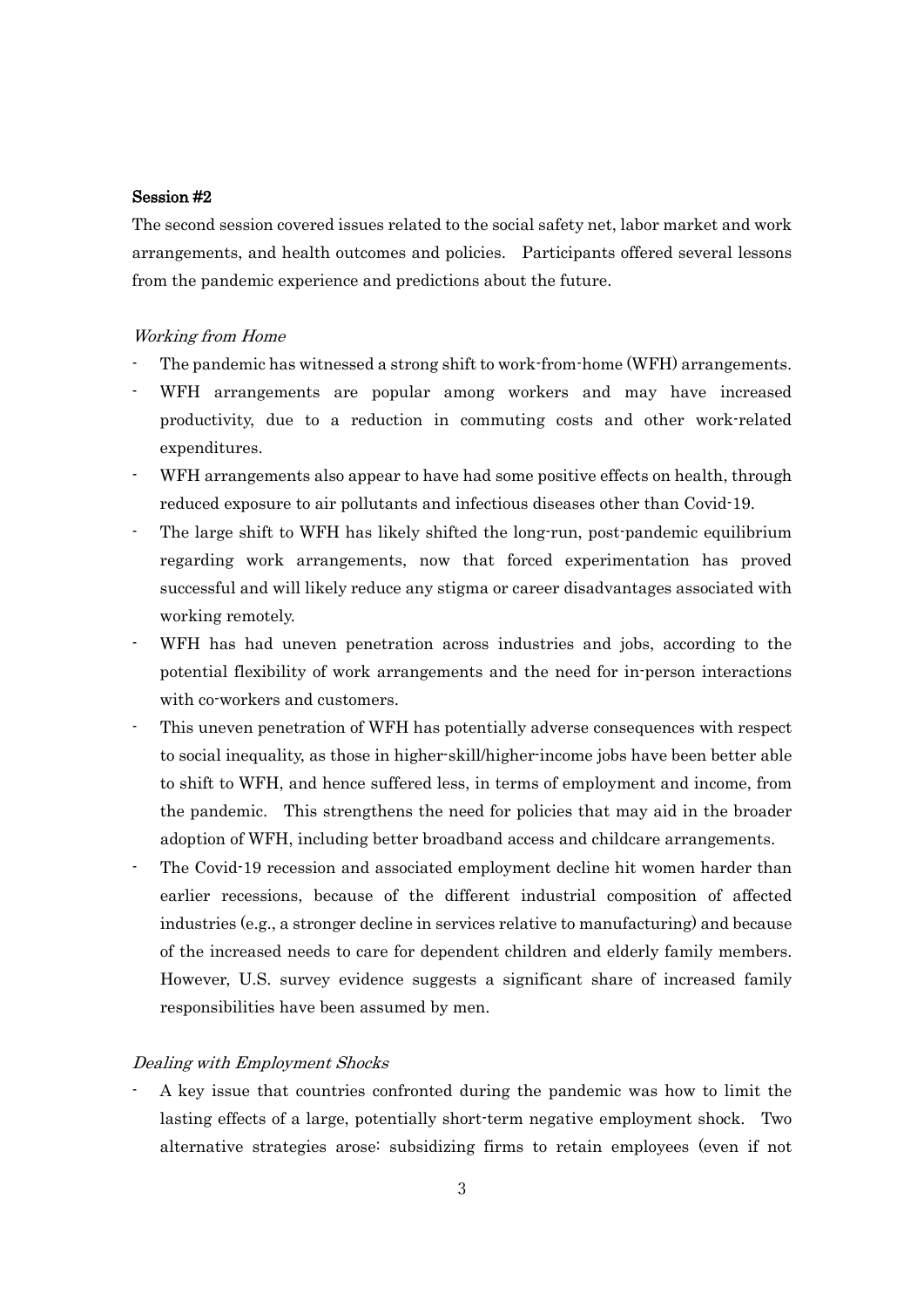currently working) versus allowing layoffs to proceed but providing those laid off with income support. The first approach preserves incumbent firms and firm-worker matches and allows a fast return to pre-shock production and employment conditions, while the second facilitates labor-market reallocation and the disappearance of unproductive firms. Which approach is better depends on the length of the shock and the extent to which shifts in labor demand among firms are long-lasting, which is hard to assess except in retrospect. Some combination of the two approaches may be desired, and the right policy mix is likely to be country-specific. Differences between Japan and the U.S. in terms of the flexibility of labor reallocation and the importance of firm-worker matches may lead to different policies.

- A rapid response to large employment shocks requires a well-designed social safety net and robust supporting infrastructure. Both were lacking in the U.S. pandemic response, when a large share of workers who lost jobs were outside the regular unemployment insurance system and antiquated state computer systems were unable to process novel payment patterns.

### Health Care Systems and Health Outcomes

- The pandemic revealed some problems in the Japanese health care system. Though there are a large number of hospital beds overall, the number of hospitals that could accept Covid-19 patients was limited due to a shortage of medical personnel. In addition, there was a lack of clear division of roles among hospitals according to patients' conditions. Overcoming these challenges can be facilitated by basing hospital selection on the patient's situation, increasing financial transparency among hospitals, and reforming payment arrangements from fee-for-service toward fixed capitation, to help conserve on resources and reduce excessive provision of low-value services.
- It appears likely that the Covid-19 pandemic will have significant long-run negative health consequences, beyond the "long Covid" symptoms of some survivors of the disease. In the U.S., for example, there has been a large increase in the incidence of chronic health conditions since the onset of the pandemic.
- On the positive side, the same type of productivity improvements that have accompanied the forced adoption of WFH arrangements has also appeared in the shift toward technology-based medicine, like telemedicine. As with WFH, such arrangements are likely to persist, in part (at least in the U.S.) because of changes in regulations that had previously limited the extent of such practices.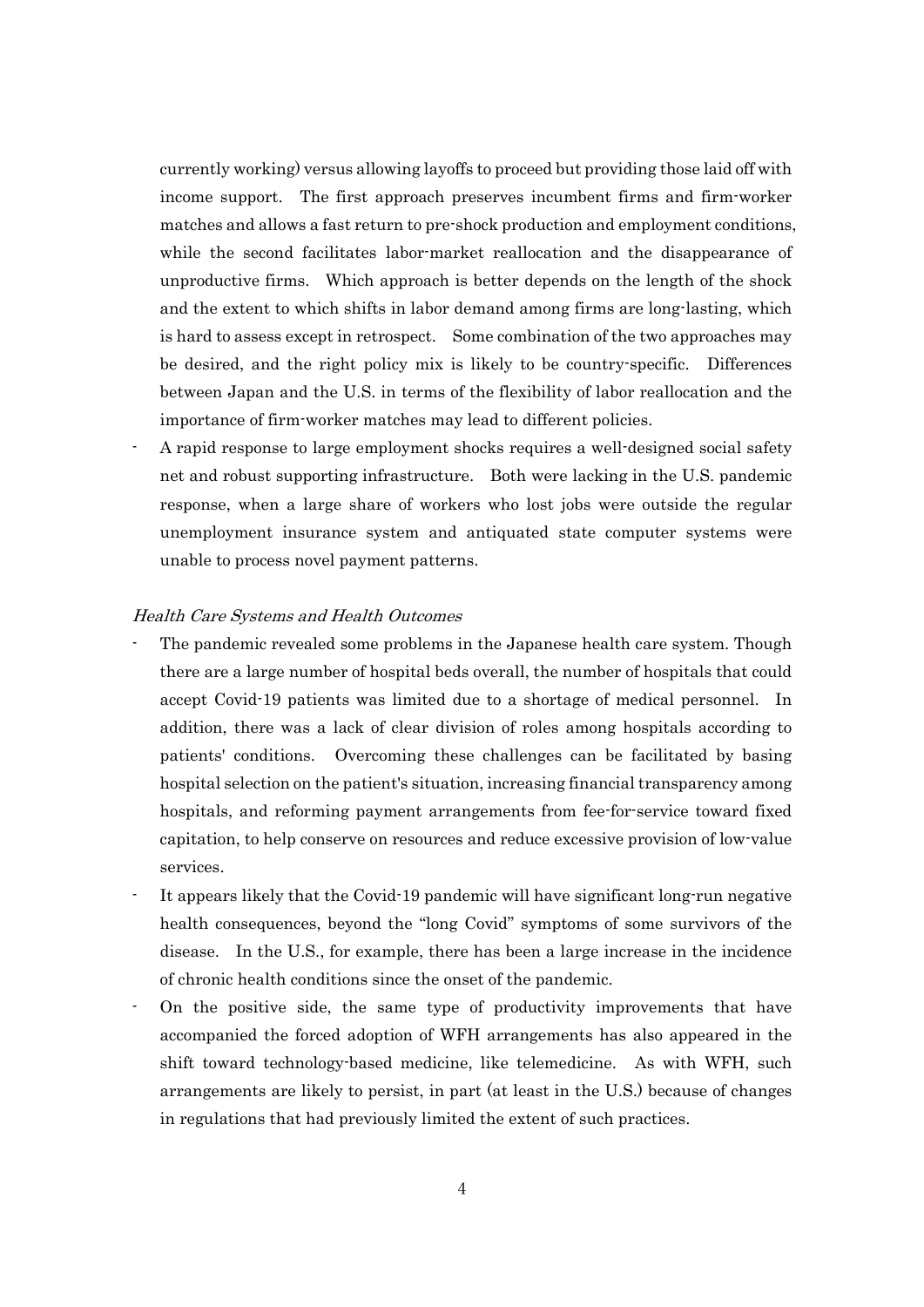### Session #3

The third session covered issues related to macro and international economics, the financial system and financial regulation and an assessment of government responses to the pandemic.

One broad observation is that some aspects of the pandemic are unique, which means that we should not necessarily assume that the next downturn will be similar nor should we assume that policies that worked well this time would be appropriate in the future.

### Information and trust in government

- Regarding government policies, many people were naturally cautious with respect to the risk of getting infected. This means that the provision of accurate and timely information rather than direct government interventions was found to be more effective in changing people's behavior at the right time.
- Trust in the government or various institutions is essential in harnessing this channel.

# International economics

- On the international front, many developing countries have been forced to take large-scale fiscal measures urgently, and this creates future risks. Having floating exchange rates will be helpful.
- There are substantial reforms that are needed to improve systemic resilience, including Global Financial Safety Net enhancement (IMF, Fed swap lines), reform of the US Treasury security market, and sovereign restructuring mechanisms. More regulation is needed for non-bank financial institutions.
- It is also necessary to build up the global infrastructure of public health cooperation, to counter future pandemic threats.

#### Financial system and financial regulation

- Regarding the financial system, banks appear to be healthy but various problems with the financial system were exposed during the pandemic. Challenges remain in monitoring risks associated with the status of the large liquidity supports to firms, or risks associated with financing climate changes, or the use of cryptocurrencies.
- It is possible that new zombie firms have been created via the support from governments. It would be wise to reform bankruptcy procedures.